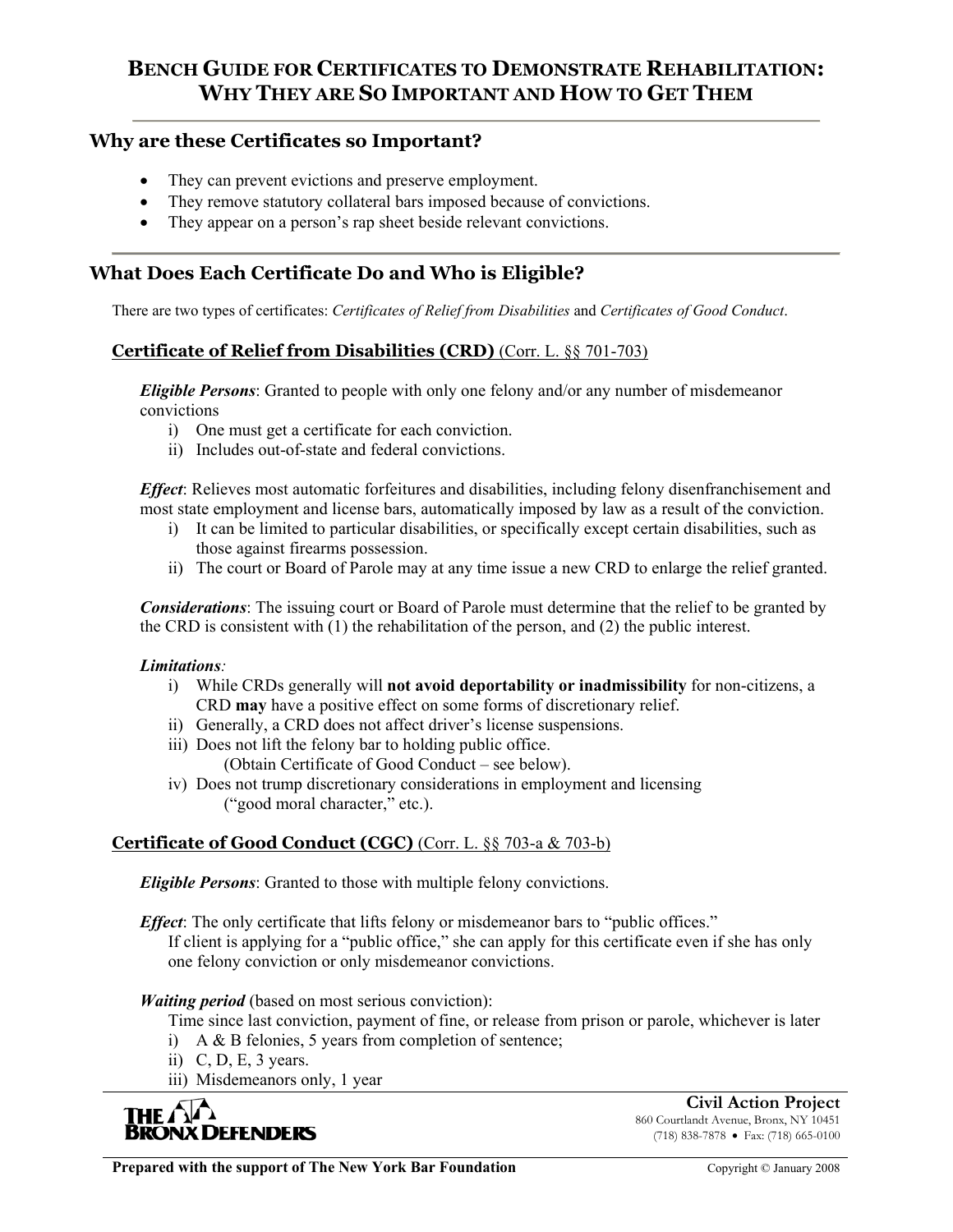## **How Do I Issue One?**

## **Certificate of Relief from Disabilities (CRD)**

#### **Issuance by Court of Sentencing**

*Eligible Persons*: only one felony conviction permitted *At Sentencing*:

• For *eligible offenses* – all misdemeanors, or a single felony that did not result in incarceration in a state correctional facility (*e.g.*, sentence was probation, conditional discharge, or suspended sentence) – of *eligible persons* (see above), the court can grant a CRD at sentencing.

• *Effect*: Can relieve automatic disabilities *and* forfeitures.

• Section 200.9 of the Uniform Rules for NYS Trial Courts **requires** that courts **either** grant a CRD at sentencing **or** advise the defendant of his or her eligibility to apply later. 22 NYCRR § 200.9.

#### *Any Time After Sentencing*:

- Client must make verified application to the Court. Probation investigates.
- *Effect*: Cannot relieve forfeitures when granted after sentencing.

*Temporary Certificates*: If the court imposes a revocable sentence (probation or Conditional Discharge), the CRD is temporary until the court's authority to revoke the sentence has expired. The CRD becomes permanent at the expiration of the sentence.

#### **Issuance by Board of Parole**

*Eligible Persons* (only one felony conviction permitted)

- i) Persons who have been incarcerated in a state correctional facility;
- ii) Persons who reside in NY with convictions from any other jurisdiction (including federal).

*Procedure*: Apply to the NYS Division of Parole.

#### **Forms**

*CRD Application* (Form DP-52): http://www.courts.state.ny.us/courts/10jd/suffolk/dist/pdf/DPCA-52.pdf<sup>1</sup> This is a two-page form. Page 1 is the application for use at sentencing or any time after. Page 2 is the actual certificate that a Judge can sign at sentencing.

## **Certificate of Good Conduct**

*Process:* Apply to the NYS Division of Parole.

• Process takes at least 6 months, but may be faster if you attach a letter explaining need for expediting (*e.g.*, when a job or occupational license is at stake).

## **Bench Practice Tips**

 $\overline{a}$ 

ALWAYS consider granting a CRD **at the time of sentencing** for any eligible offense, especially for violations such as Disorderly Conduct and Harassment.

• *Court Rules Require It***.** Section 200.9 of the Uniform Rules for NYS Trial Courts requires that courts either grant a CRD at sentencing or advise the defendant of his or her eligibility to apply later. 22 NYCRR § 200.9.

• *The Penal Law Requires It***.** On June 7, 2006, Penal Law § 1.05(6) was amended to add a new goal, "the promotion of [the convicted person's] **successful and productive reentry and reintegration into society**," to the four traditional sentencing goals of deterrence, rehabilitation, retribution and incapacitation. (2006 N.Y. Laws 98.)

Visit www.reentry.net/ny for sample forms and motions.  $<sup>1</sup>$  These online forms may be out of date. Check with the court clerk or Part clerk for current forms.</sup>